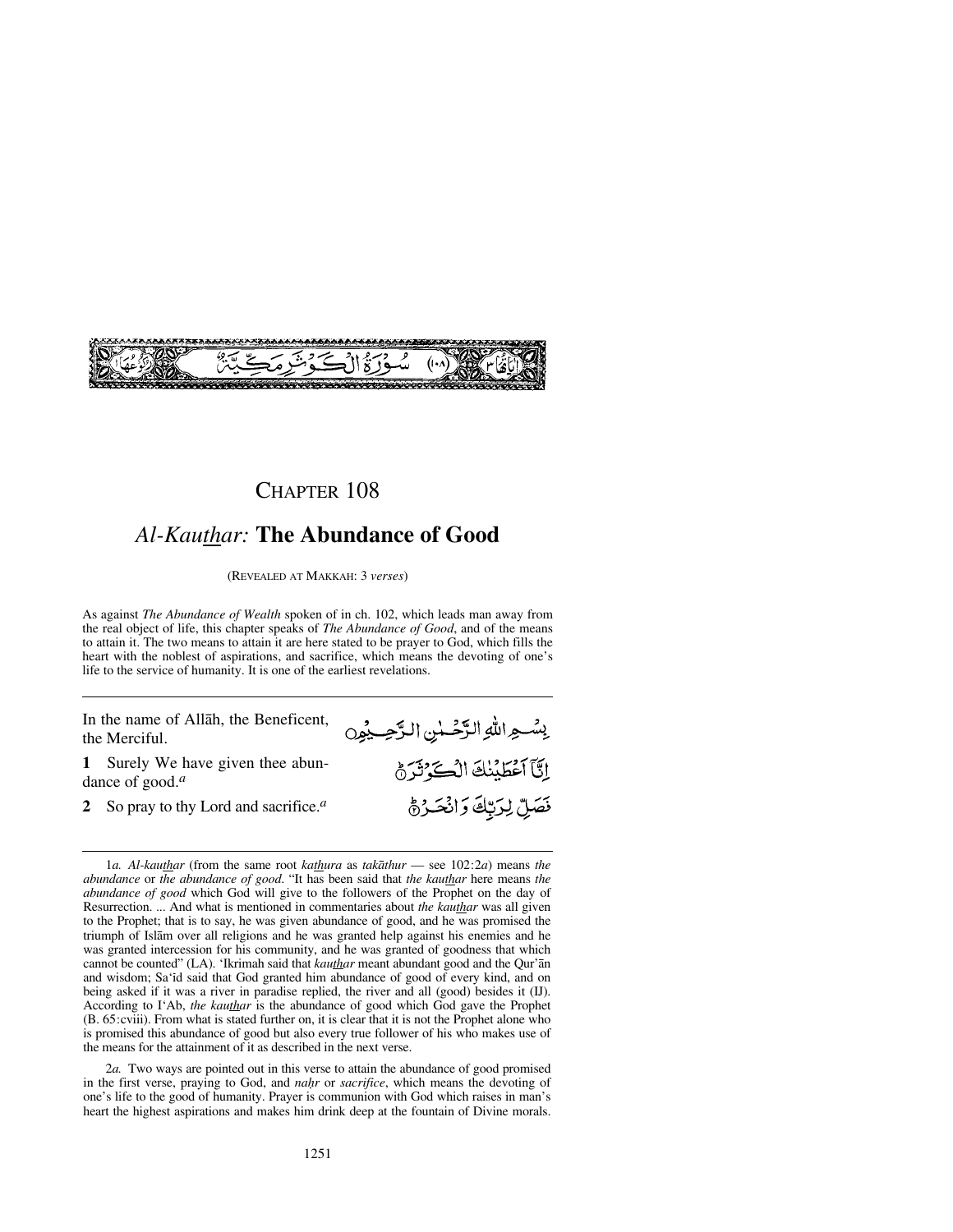**3** Surely thy enemy is cut off (from good).*<sup>a</sup>*

## إِنَّ شَانِئَكَ هُوَ الْأَبْتَرُ

To aspire after good is the first need. If there is no aspiration for good, it is simply impossible to do good; hence prayer is mentioned first. And when these noble aspirations arise, man is told to lay down his very life for the service of humanity, not of one group or one nation or one community. The word *na√r* means *the uppermost part of the breast* and *na√ara* means *he stabbed an animal in the na√r* (LL), and thus stands for *sacrificing an animal*. But the sacrifice of an animal itself stands for sacrifice of self, for which see 22:34*a*, 38*a*.

3*a.* The word *abtar* (from *batr*, meaning *the cutting off of a thing entirely*), as applied to a beast, means *one whose tail is cut off*. As applied to a man it conveys several significances, for instance, *in want* or *poor, suffering loss, one from whom all good or prosperity is cut off, having no offspring or progeny* (LL). All good is cut off from him because he walks contrary to the ways in which good can be attained.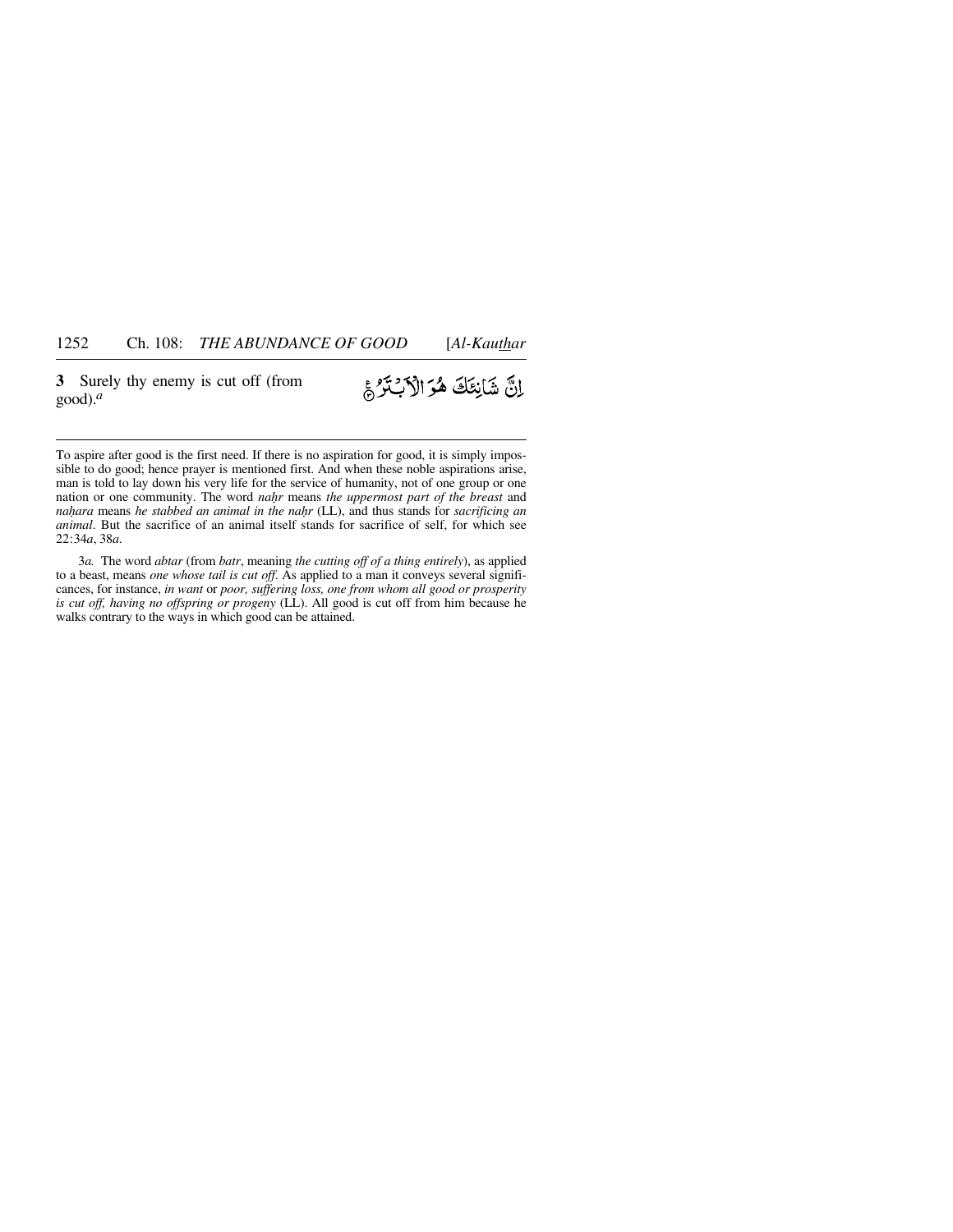

## *Al-Kåfir∂n:* **The Disbelievers**

(REVEALED AT MAKKAH: 6 *verses*)

*The Disbelievers* — hence the title — are told in this chapter that they shall be requited for their misdeeds, while the Prophet and the faithful will reap the reward of their deeds. It belongs to the early Makkan period.

In the name of Allåh, the Beneficent, the Merciful.

**1** Say: O disbelievers,

**2** I serve not what you serve,

**3** Nor do you serve Him Whom I serve,

**4** Nor shall I serve that which ye serve,

**5** Nor do you serve Him Whom I serve.

**6** For you is your recompense and for me my recompense.*<sup>a</sup>*

بِسُواللهِ الرَّحْمٰنِ الرَّحِيِّيُو0 قُلْ يَاَيْهُا الْكُفِرُوْنَ نَّ لآ آغُيُدُ مَا تَعْبُدُونَ ﴾ وَلَاَآنَتْهُ طِيدُونَ مَآ آَعُبُدُ ﴾ وَلَا آنَا عَابِدٌ مَّا عَبَدْ شَهْرٌ ﴾ وَلَاَ ٱنْتَمَرْ غَيِدُوْنَ مَآ ٱعْبُلُ ﴾ لَكُمْ دِينُڪُمْ دَلِيَ دِيْنِ ﴾

<sup>6</sup>*a.* Among the various significances of *dßn* is *recompense* or *reward* (LL), and this is what is meant here. It is a prophecy that those who serve Allåh will have a goodly reward from Him, while those who serve idols will not obtain any help from their false gods. The next chapter refers to the reward of the truthful, Divine help and victory, and men entering into Islåm in hosts, while the one following it shows that the recompense of the idol-worshippers is that their wealth and all their efforts will be entirely unavailing. Those who think that these words indicate that the Holy Prophet had despaired of the disbelievers are mistaken. Not for a single moment did he cease to invite the disbelievers to accept Islåm and to forsake the worship of idols.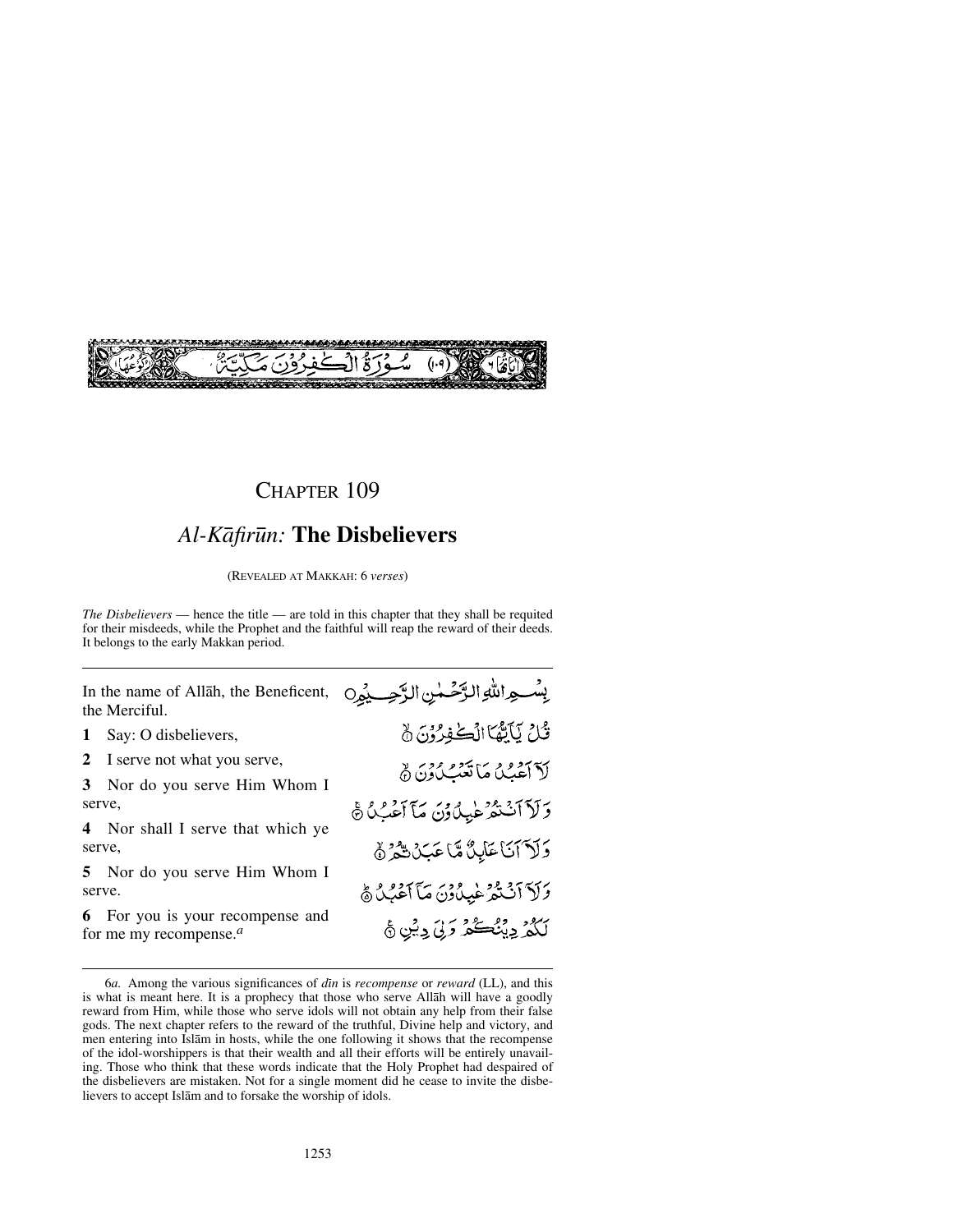

## CHAPTER 110 *Al-Na©r:* **The Help**

(REVEALED AT MAKKAH: 3 *verses*)

This chapter speaks of the great Divine *Help* (from which it receives its title) and victory with which the Holy Prophet's endeavours in the cause of Truth were crowned. According to I'Ab it was an indication of the Holy Prophet's approaching end (B. 65:cx, 2). Ibn 'Umar is reported as saying that this chapter was revealed during the last pilgrimage of the Holy Prophet, and that he lived only eighty days after its revelation (AH). It was therefore revealed at Makkah during the Madinah period towards the close of the Prophet's life. As a complete chapter it may be said to be the last revelation of the Holy Prophet, and, coming down at Makkah, it showed how those wonderful prophecies, announced in utter loneliness and helplessness, were now fulfilled by the Prophet visiting Makkah with the whole of Arabia at his feet.

In the name of Allåh, the Beneficent, the Merciful.

**1** When Allåh's help and victory comes,*<sup>a</sup>*

**2** And thou seest men entering the religion of Allåh in companies,

**3** Celebrate the praise of thy Lord and ask His protection.*<sup>a</sup>* Surely He is ever Returning (to mercy).

بِسْهِ اللهِ الرَّحْسُنِ الرَّحِيمُونِ إذَا جَآءَ نَصَرُ اللَّهِ وَالْفَتَ\$َةُ وَسَايَتَ النَّاسَ يَكْ خُلُوُنَ فِيْ دِيْنِ اللَّهِ آفْيَ اتَّبَارُهُ فَسَبِّحْ بِحَمْلِ تَرَبِّكَ وَاسْتَغَفِ اِتَ کَانَ تَوَّائَاَهُ

<sup>1</sup>*a.* The great victory which had come was the triumph of the religion of Islåm in the whole of Arabia. Deputation after deputation from all parts of Arabia came to Madinah and accepted Islām. History does not present another example of the wonderful transformation wrought by the Prophet within the short space of twenty years.

<sup>3</sup>*a.* On witnessing the greatest triumph known to history, the Prophet is told to celebrate the praise of his Lord, and to ask protection. For whom was protection to be asked? If it was for himself, it was a protection against elation at an unprecedented victory, because elation ill befitted a Teacher of righteousness. But more likely, he was required to ask protection for the masses which were now accepting Islåm in companies. In fact he was required to ask Divine forgiveness or protection for his erstwhile oppressors, forgiveness for his deadly enemies, who were guilty of the gravest crimes.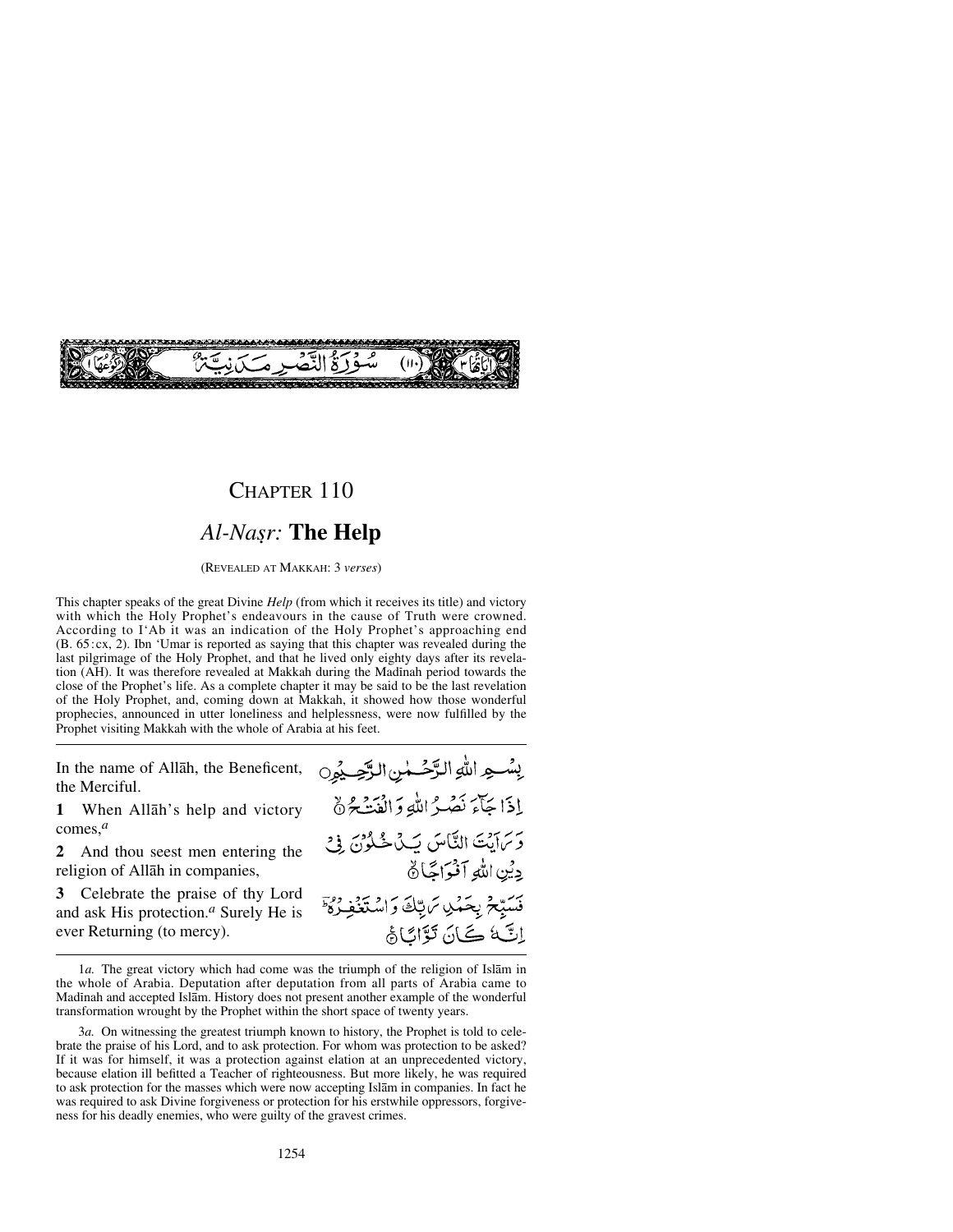

#### *Al-Lahab:* **The Flame**

(REVEALED AT MAKKAH: 5 *verses*)

The chapter shows that the fiery-tempered opponents of Truth led their lives in heartburning, which assumes the palpable shape of flames of fire in another life (v. 3). The chapter is entitled *Lahab* in reference to this, or in reference to the name of the Prophet's uncle, 'Abd al-'Uzzā, who was in deadly opposition to the Prophet, Abū Lahab being his *kunyah*, occurring in the first verse. This chapter thus deals with the end of opposition to Truth — heart-burning in this life and palpable fire in the Hereafter. It is an early Makkan revelation.

In the name of Allåh, the Beneficent, the Merciful.

**1** Ab∂ Lahab's hands will perish and he will perish.*<sup>a</sup>*

**2** His wealth and that which he earns will not avail him.

**3** He will burn in fire giving rise to flames*<sup>a</sup>* —

بسِّيم اللهِ الرَّحْمٰنِ الرَّحِبِيْمِنِ تَبَّتْ يَدَآ آيْنُ لَهَبٍ وَّتَبَّ نَّ مَأَأَغَنِي عَنْهُ مَالَهُ دَ مَأْكَسَبَ \$ سَيَصْلَى نَاتَرَا ذَاتَ لَهَيْ تَقَ

3*a,* see next page.

<sup>1</sup>*a.* A man of a fiery temper may be called *ab∂-lahab* or *father of flame*, as *abu-l-khair (father of goodness)* means a *good man*. 'Abd al-'Uzzå, an uncle of the Holy Prophet, being a son of his grandfather 'Abd al-Muṭṭalib, was known by this name, because of his ruddy complexion or because of his fiery temper. It is related that the Holy Prophet, being commanded to warn his near relatives, called them together and delivered the Divine message, at which 'Abd al-'Uzzå cried out: "Mayest thou perish! Was it for this that thou didst summon us?" (B. 65:cxi). It is also related that he followed the Prophet when he went out to preach, saying to the people that the Prophet was a mad relative of his.

*His hands will perish* means that all that he did in opposition to the Prophet will end in naught. And it is added that he himself will perish. He is reported to have died seven days after hearing of the defeat of the Quraish at Badr.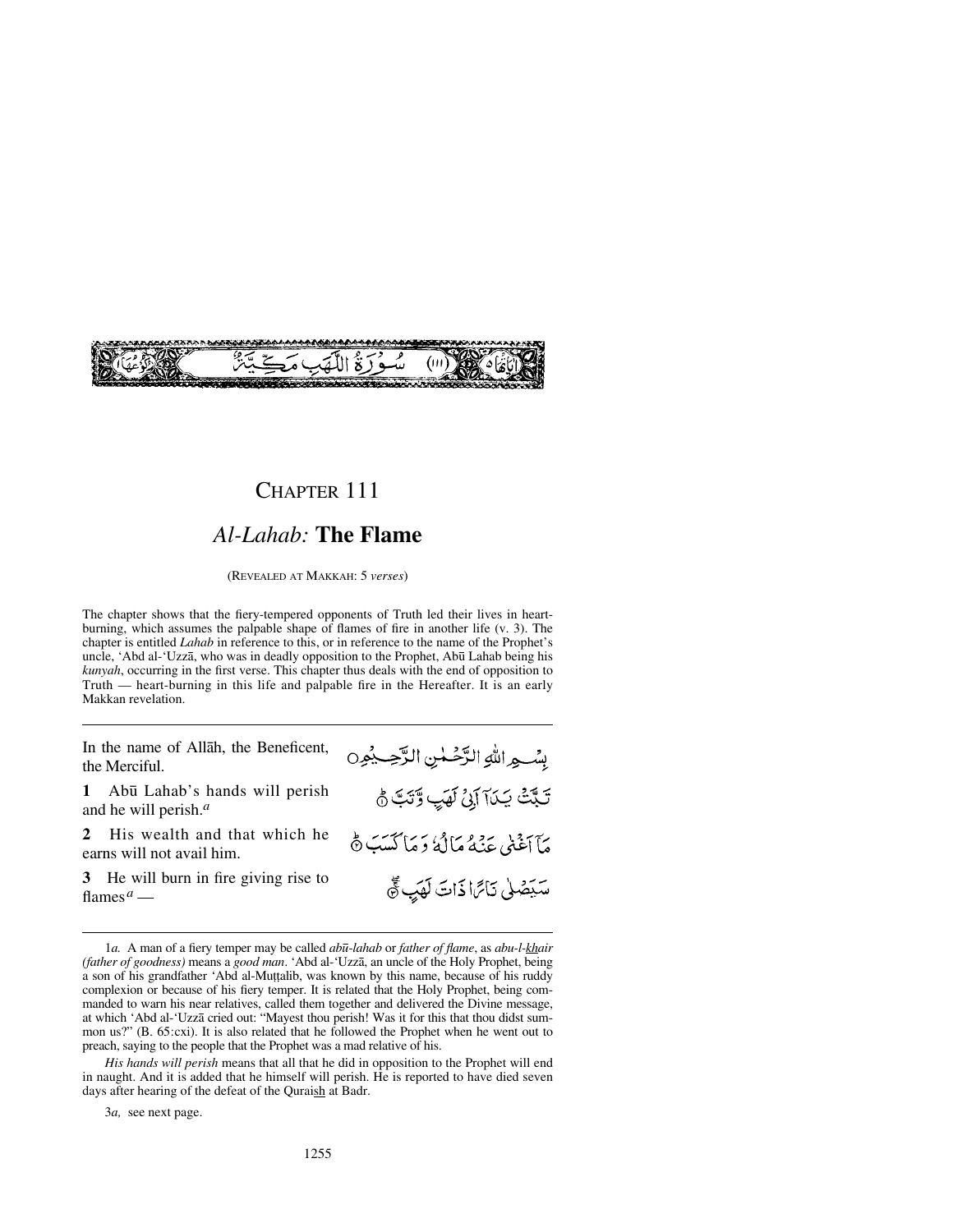وَّامْرَاتُهُ عَمَّالَةَ الْحَطَبِ ﴾

*ۣ*ڹۣٛٙڿؚؽڛڡؘٵڂڋڷۢٷڹ۠؋ۺڡٙڛۿ

**4** And his wife — the bearer of slander;*<sup>a</sup>*

**5** Upon her neck a halter of twisted rope!*<sup>a</sup>*

3*a.* He burned in fire in this very life owing to the fact that his life was a life of heart-burning, on account of his failure to check the advance of Truth. This fire gave rise to flames which burned others as well, including his own wife, who is spoken of in the next verse. There is also a reference to the palpable shape which this fire will take in the Hereafter.

4*a.* The flames that sprang from the fire in which Ab∂ Lahab lived enveloped his own wife, so that even she took part in the opposition to the Prophet. Her part in opposition is here described as being *hammālat al-hatab*, which is generally translated as meaning *bearer of fuel*. It is thought that the reference here is to the thorny bushes which she brought from the wood to spread in the Prophet's way. But according to Mjd, the words mean *bearer of slander*, as she used to spread false reports against the Prophet (B. 65:cxi, 3). The same explanation is given by lexicologists who say that *√a∆ab* means *fuel* as well as *calumny* or *slander, ya√milu al-√a∆aba* means *he goes about with slander* or *calumny* (LL). A similar explanation is given by Qatådah, who adds that she used to spread false reports about the Prophet (Rz).

5*a.* It is said that Ab∂ Lahab's wife died by being strangled by the very rope in which she used to bring thorns. But *jid* is explained by LL as meaning the *part of the neck on which the necklace is borne*, and it is related that she was a wealthy woman who possessed a necklace of jewelry. Maybe the twisted rope is a reference to her jewelry, as a jewelled necklace is as worthless in the eye of God as a rope. It is to the inner worth that God looks and not to the outward ornaments. Being a bearer of slander and calumny, she was morally as low as a woman with a halter or palm-fibre on her neck.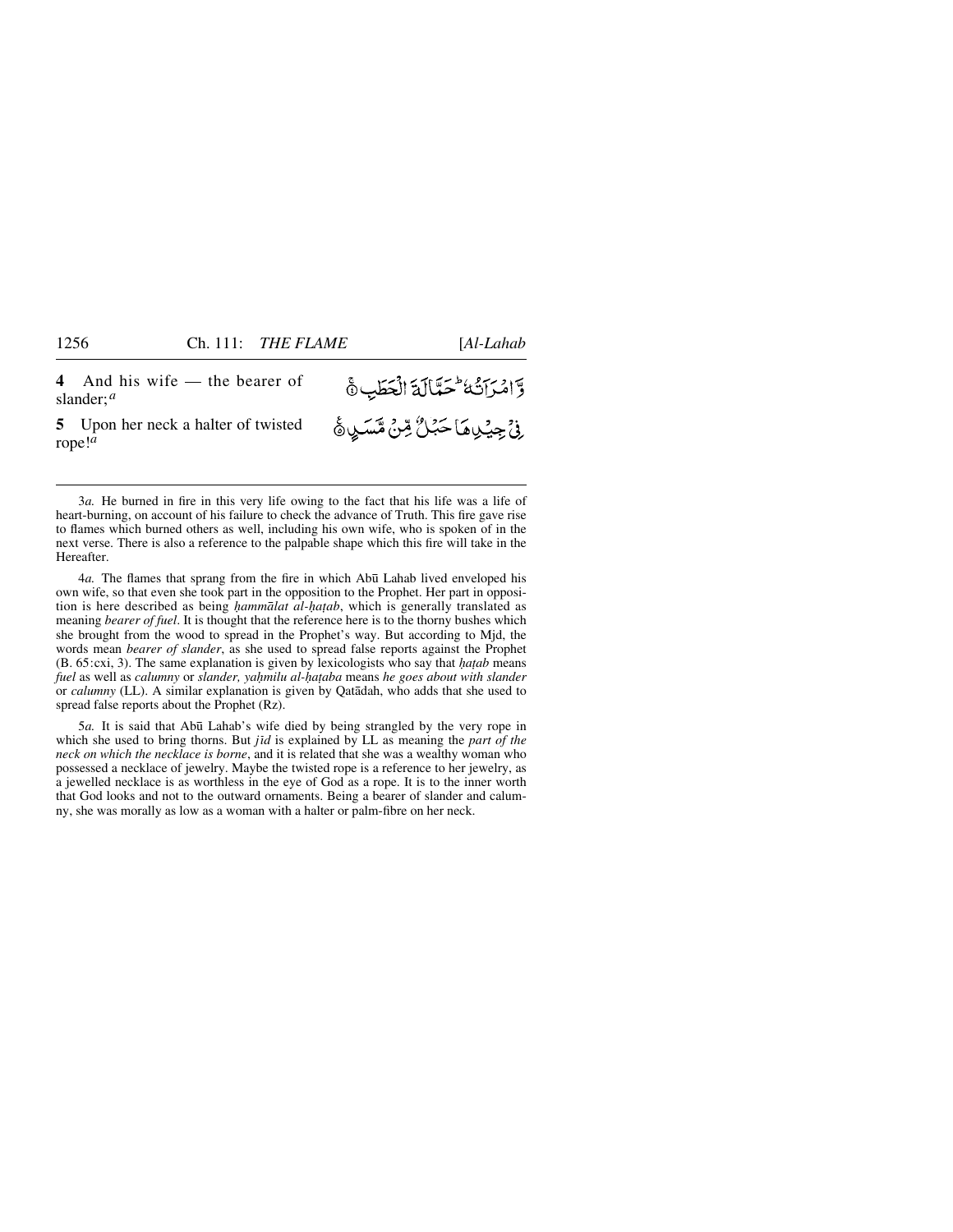

# CHAPTER 112 *Al-Ikhlå©:* **The Unity**

(REVEALED AT MAKKAH: 4 *verses*)

This is really the concluding chapter of the Holy Qur'ån — the two chapters that follow only show how the protection of the Lord is to be sought — and it gives the sum and substance of the teachings of the Holy Qur'ån, which is the declaration of the *Unity* of the Divine Being. *Ikhlå©* means *purification* of a thing from dross, and as this chapter purifies the Unity of God of all dross of polytheism, it is called *al-Ikhå©*. The chapter is one of the earliest revelations.

In the name of Allåh, the Beneficent, the Merciful.

- **1** Say: He, Allåh, is One.
- **2** Allåh is He on Whom all depend.
- **3** He begets not, nor is He begotten;
- **4** And none is like Him.*<sup>a</sup>*

بِسْعِ اللهِ الرَّحْسٰنِ الرَّحِيْمِِ0 قُلْ هُوَ اللَّهُ آحَدٌ ۞ أَللهُ الصَّبَٰنُ نَّ لَمْ يَلِدُهُ وَلَمْ يُزْرَجْهُمْ رَكَّهُ بِبُكْنٌ لَّهُ ڪُفُوًا أَجَدٌّاً هَ

4*a.* This, a very early Makkan revelation, points out the fundamental errors of many religions, including Christianity, in its four short sentences. The first verse proclaims the absolute Unity of the Divine Being, and deals a death-blow to all forms of polytheism, including the doctrine of the Trinity.

In the second verse Allāh is said to be *Şamad*, which the Holy Prophet is reported to have explained as meaning *the Lord to Whom recourse is had in every need* (AH), so that all have need of Him and He has need of none. This statement negatives the doctrine according to which soul and matter are co-eternal with God and God stands in need of them to bring about creation. The doctrine prevails in India, and could not have been known to the Holy Prophet.

The third verse points out the error of those religions which describe God as being father or son, such as the Christian religion.

The fourth verse negatives such doctrines as the doctrine of incarnation, according to which a mere man is likened to God.

Thus four kinds of *shirk* are rejected here, a belief in the plurality of gods (v. 1), a belief that other things possess the perfect attributes of the Divine Being (v. 2), a belief that God is either a father or a son (v. 3), and a belief that others can do that which is ascribable only to God.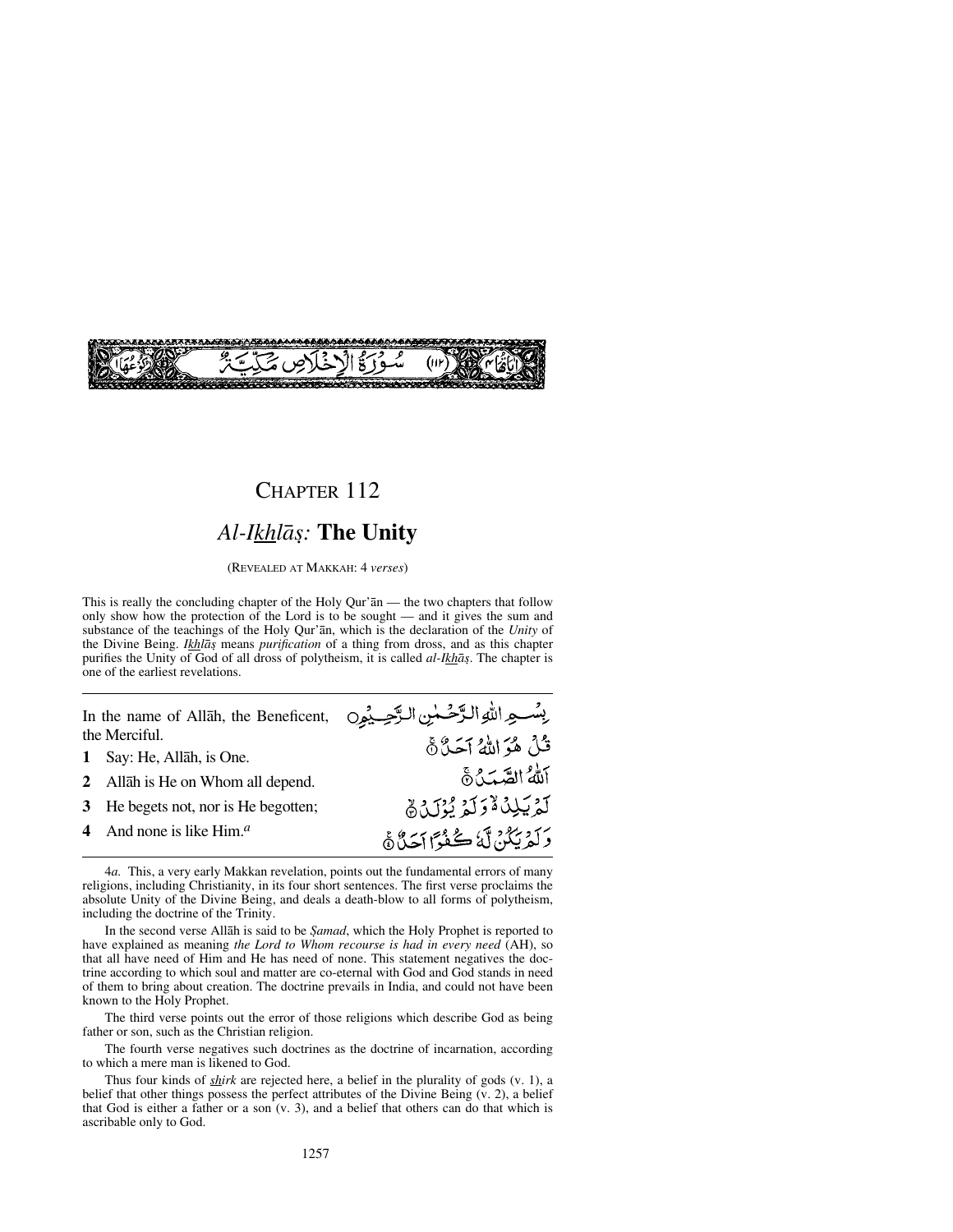

## *Al-Falaq:* **The Dawn**

(REVEALED AT MAKKAH: 5 *verses*)

This chapter and the one that follows — both together known as *mu'awwidhatån* from *'ådha, he sought refuge* — teach man how to seek refuge in Allåh and how to betake himself to His protection. This subject being referred to in Makkan revelations, as in ch. 16 and 41, the two chapters must have been revealed at Makkah, and most probably they belong to the early Makkan period. The stories regarding their revelation at Madinah, as stated by some commentators, must be rejected as concoctions of a later age. This chapter is called *Al-Falaq* or *The Dawn*, that word occurring in the first verse, showing that Truth would ultimately dispel all darkness.

In the name of Allåh, the Beneficent, the Merciful.

**1** Say: I seek refuge in the Lord of the dawn,*<sup>a</sup>*

**2** From the evil of that which He has created,

**3** And from the evil of intense darkness,*<sup>a</sup>* when it comes,

بِسْعِراللهِ الرَّحْسٰنِ الرَّحِيْمِ ثُلُ أَعُوذُ بِرَبِّ الْفَلَقِ نَّ مِنْ شَرِّ مَاخَكَنَ ﴾ وَ مِنْ شَرِّ غَاسِقٍ إِذَا وَقَبَ ﴾

<sup>1</sup>*a. Falaq* signifies the *daybreak* (LL), meaning primarily *cleaving* or *splitting*, the daybreak being so called because it cleaves through the darkness. Hence it comes to signify *the plain appearing of the Truth after its having been dubious* (T, LL). The reference in the *Lord of the dawn* is to the gradual manifestation of the Truth and its ultimate triumph.

<sup>3</sup>*a. Ghåsiq* is derived from *ghasaq*, which signifies *intense darkness* (R). Hence it means darkness in which there is no ray of light, and stands for the dark difficulties with which an affair is sometimes attended — difficulties through which a man is unable to see his way. Man is, therefore, here taught to pray that his affairs may not be enveloped in utter darkness.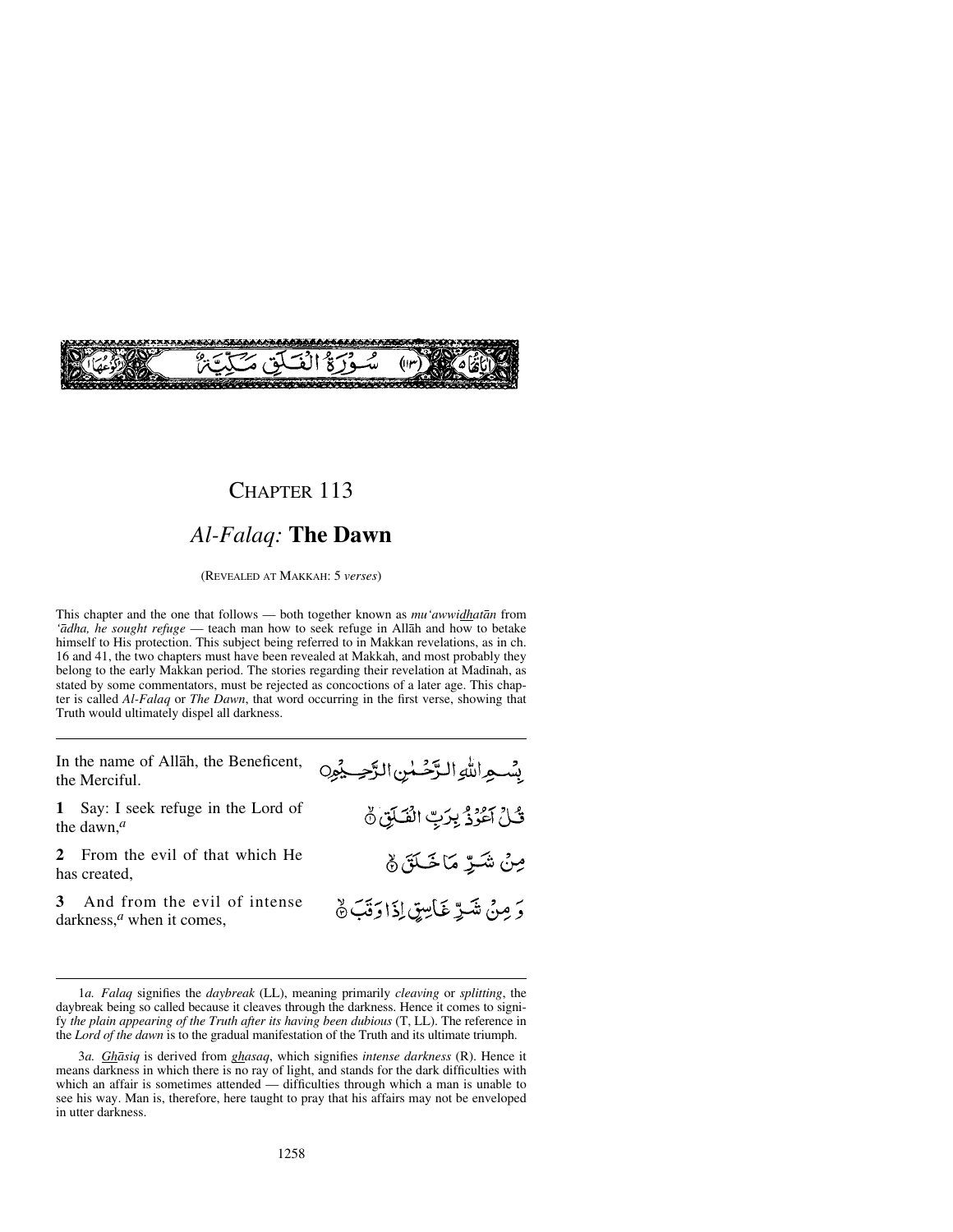**4** And from the evil of those who cast (evil suggestions) in firm resolutions,*<sup>a</sup>*

**5** And from the evil of the envier when he envies.*<sup>a</sup>*

وَمِنْ شَرِّ النَّفّْتٰتِ فِى الْعُقَـٰدِ ﴾ .<br>5 مِنْ شَــرِّ حَاسِبٍ إِذَا حَسَــلَ ۞

4*a. Naffåthåt* is the plural of *naffåth*, which is an intensive nominative from *nafatha*, meaning primarily *he blew*. But *nafatha fi qalbi-hi* means *he put a thing into his heart* (LL), and *nafatha fß r∂'ß* means *he inspired* or *put it into my mind* (N). *'Uqad* is the plural of *'uqdah*, which signifies *a tie* (LL), and *judgment and consideration of one's affairs* (T), and *management, regulating* and *ordering of one's affairs* (LL). It also signifies *a promise of obedience* or *vow of allegiance* (LA, LL). Hence the *naffåthåt fi l- 'uqad* are really those who put evil suggestions into the resolution of men or into the management of their affairs. Note that *naffåthåt* are not necessarily *women*; the word equally applies to *jamå'åt*, or *companies of men* (Rz).

This verse deals with the second difficulty in the management of an affair. The first difficulty is its being enveloped in utter gloom (v. 3); the second is that darkness is dispelled, but the resolution to accomplish the affair is yet weak.

5*a.* This is the third difficulty. Success is now in sight, but there are those who envy that success. Therefore, Divine protection has still to be sought when a man is successful in accomplishing an affair.

Note that the Prophet, who was charged with the heavy task of establishing truth in the world and making it triumphant over falsehood, had to face all these difficulties, and his faithful followers, whose goal of life is the same as that of the Prophet, stand most in need of resorting to this prayer with which the Holy Qur'ån draws to a close.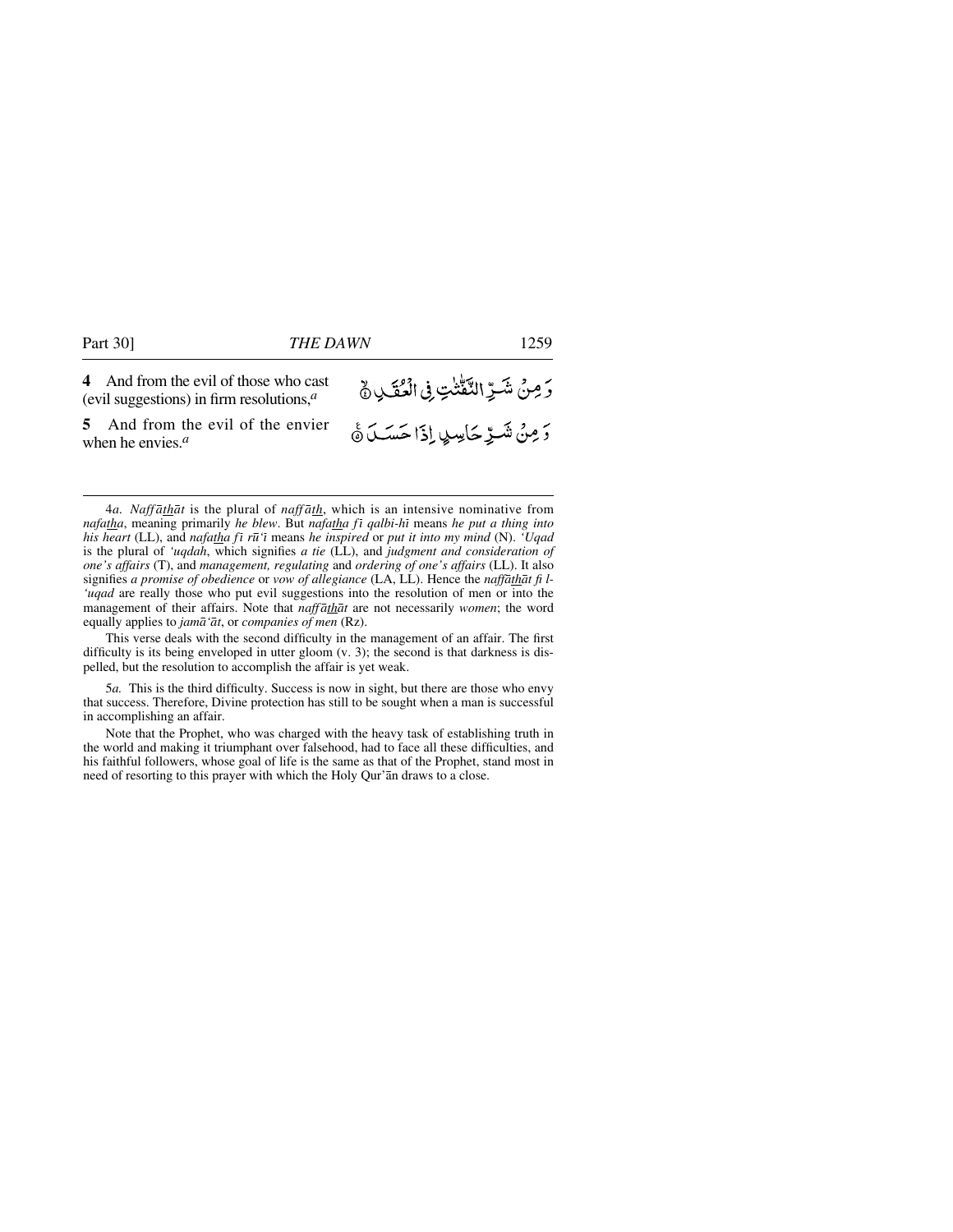

### *Al-Nås:* **The Men**

(REVEALED AT MAKKAH: 6 *verses*)

The introductory note on the last chapter may also be read here. *Al-Nås*, or *The Men*, the name of this concluding chapter of the Holy Qur'ån, has reference to the fact that it is for the perfection of mankind that the Holy Qur'ån has been revealed. This name is taken from the opening verses of the chapter in which God is spoken of as *Rabb of men*, i.e., their *Nourisher unto perfection, King of men*, i.e., the real *Controller of their affairs*, and the *Ilåh of men*, i.e., the *Controller of their hearts*.

In the name of Allåh, the Beneficent, the Merciful.

**1** Say: I seek refuge in the Lord of men,

- **2** The King of men,
- **3** The God of men,

**4** From the evil of the whisperings of the slinking (devil),

**5** Who whispers into the hearts of men,

**6** From among the jinn and the men.*<sup>a</sup>*

بِسُواللهِ الرَّحْسُنِ الرَّحِيمُونِ ثَلُ آعُرُدُ بِرَبِّ النَّاسِ ﴾ مَلِكِ النَّاسِ ﴾ الله التَّاسِ نَّ مِنْ شَرِّ الْوَسْوَاسِ لَهُ الْخَتَّاسِ ﴾ الَّذِى يُوَسُوِسُ فِيْ صُدُوْرِالنَّاسِ وَ مِنَ الْجِنَّةِ وَ النَّاسِ جُ

<sup>6</sup>*a.* These verses are, as it were, a complement to the previous chapter. Three kinds of mischief are pointed out there which may be done to the cause of Truth. Here a fourth, but the gravest mischief of all, is pointed out. This is the mischief of the *slinking devil*, who comes stealthily and casts evil suggestions into the hearts of men. The whispering of the evil one is the greatest mischief because its source is *in the hearts of men* (v. 5). The word *khannås* is derived from *khanasa*, meaning *he held back* or *hung back*, and also *he hid himself* (LL), and *al-khannås* is *the devil*, because he retires or shrinks or hides himself (LL).